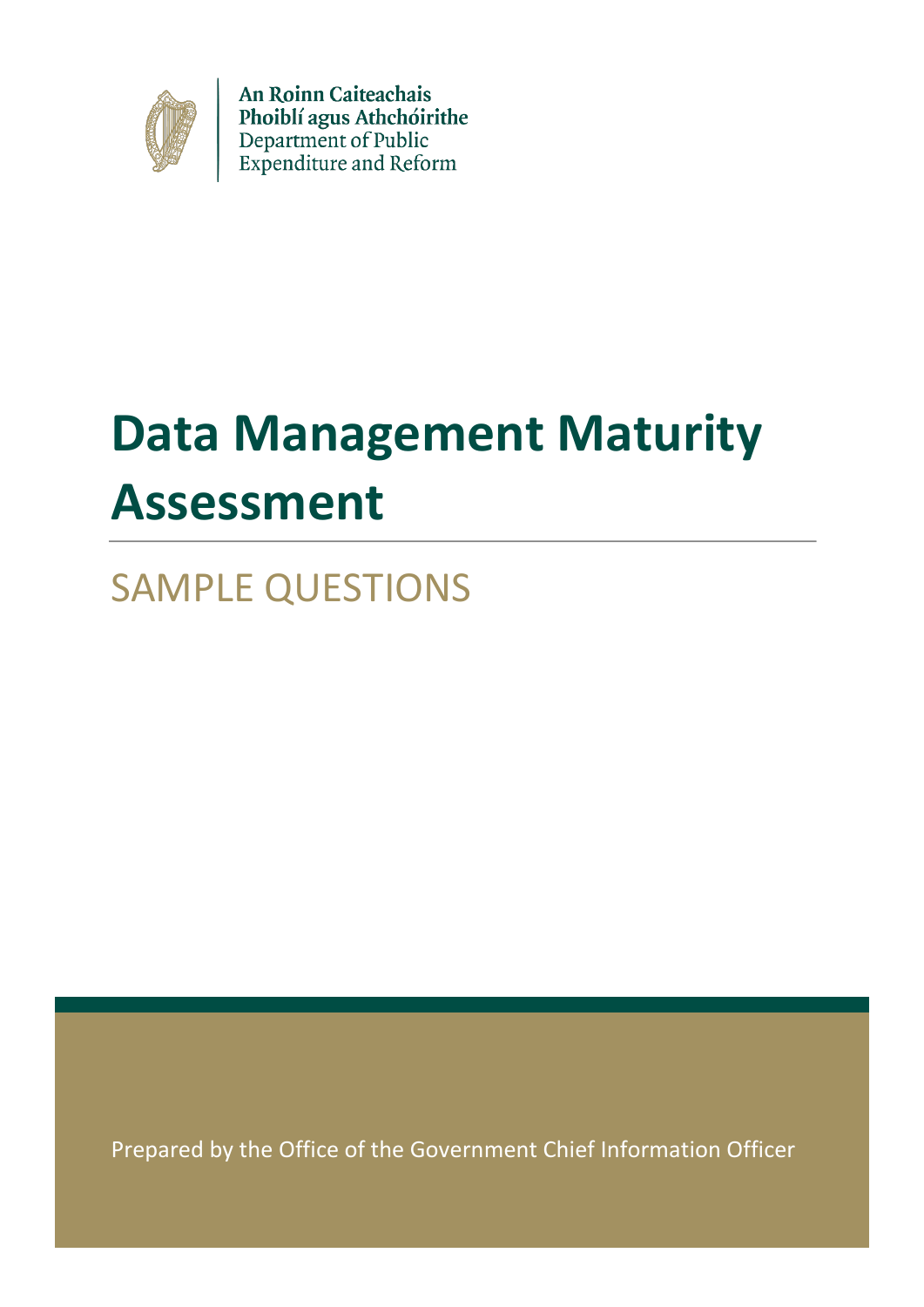# INTRODUCTION

Supplementing the Data Maturity Advice Note and Step-by-Step Guide, OGCIO has developed a set of sample questions that can be utilised by PSBs when undertaking their own self assessments. These questions are designed to be generic and applicable to individuals at different grades within a PSB and with varying levels of knowledge and experience about Data Management. They are suitable for use in a range of different approaches and formats from interviews to questionnaires and workshops.

PSBs are free to use these questions for their own assessment, however, it is recommended that PSBs use these sample questions as a guide to designing their own set of questions. The questions below are divided into sections, as per DAMA-DMBoK knowledge areas.

### BENCHMARKING

Questions are provided for each the 11 DAMA-DMBoK knowledge areas. These questions are a mix of openended questions for qualitative feedback, and sentiment questions for quantitative feedback.

 Sentiment questions are used to get a sense of a PSB's performance in a given area by asking to what extent participants agree with a given statement. Possible answers to a sentiment questions should scale from 1-5 from strongly disagree to strongly agree. There should also be an option for individuals to answers that they don't know.

|                                    |                 |                |       |                          | <b>NA</b>  |
|------------------------------------|-----------------|----------------|-------|--------------------------|------------|
| <b>Strongly</b><br><b>Disagree</b> | <b>Disagree</b> | <b>Neutral</b> | Agree | <b>Strongly</b><br>Agree | Don't Know |

 Open-ended questions and comment boxes attached to sentiment questions identify common issues, gaps, opportunities, strengths and weaknesses that exist around data in a given area. Most importantly, they provide valuable insight and allow the identification of improvements and recommendations to processes and procedures in data management in a given area.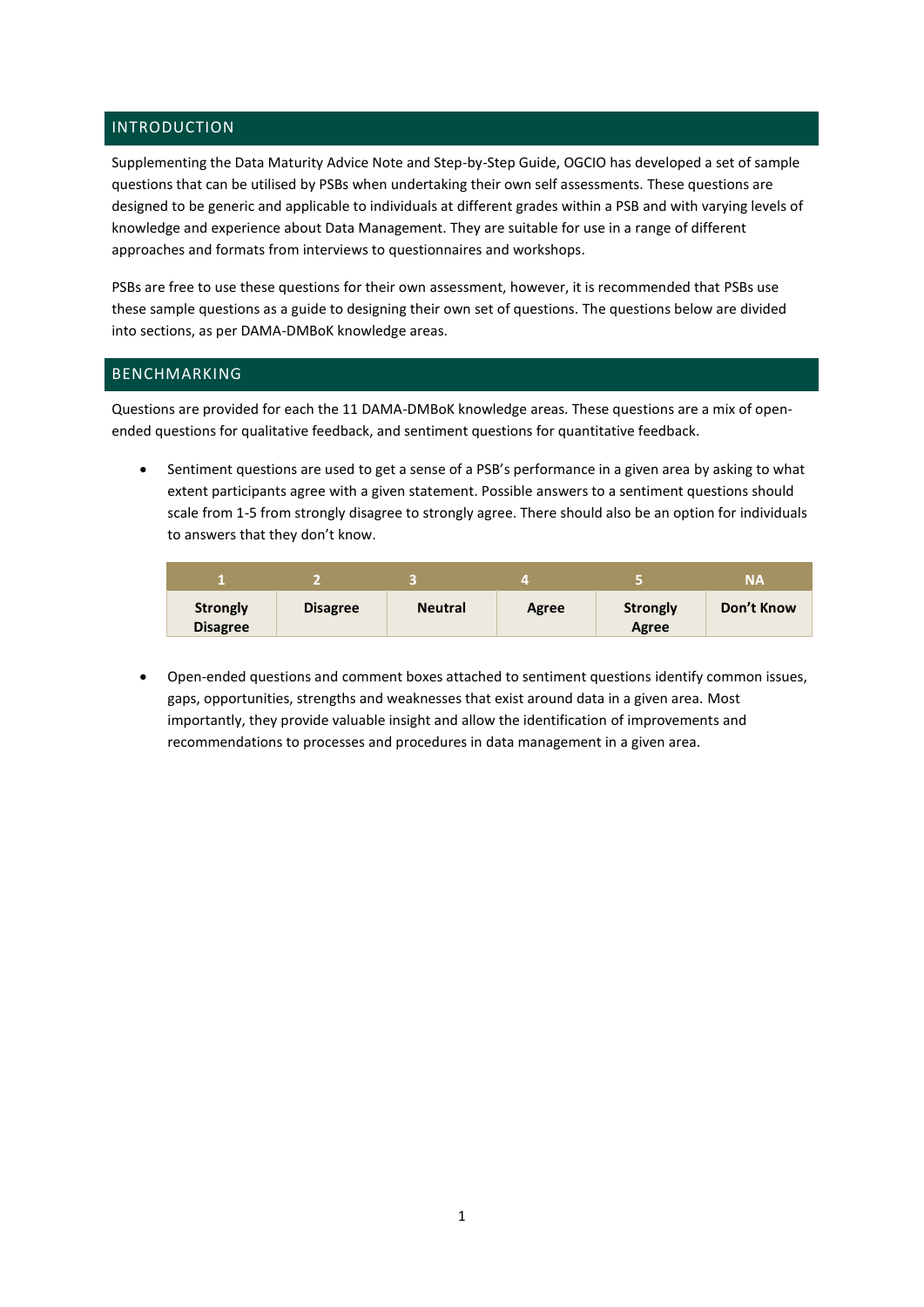#### BACKGROUND QUESTIONS

A PSB should ask background questions as part of its assessment in order to better to contextualise and inform itself around the responses it receives from participants in the assessment. A PSB should decide on these questions based on its needs and the level of anonymity desired for participants. Some useful questions could be regarding the role of the individual responding and their level of engagement with data.

# 1 – DATA GOVERNANCE

*Data Governance is the exercise of authority and control (planning, monitoring, and enforcement) over the management of data assets. The Data Governance function guides all data management functions and ensures data is managed properly, according to your organisations' policies and best practices.*

*Data Management is the development, execution and supervision of planning, policies, programs and practices that deliver, control, protect and enhance the value of data throughout their lifecycles.*

| How do you rate<br>performance in regards to<br>Data Governance or Data<br>Management? | Do you have a data<br>governance strategy or<br>programme that address<br>the governance of data?                             | Is there is a culture of<br>documenting how data is<br>structured, collected,<br>controlled, protected and<br>enhanced over its lifecycle? |
|----------------------------------------------------------------------------------------|-------------------------------------------------------------------------------------------------------------------------------|--------------------------------------------------------------------------------------------------------------------------------------------|
| Are data policies and<br>procedures strictly<br>enforced?                              | Do specific roles exist for<br>data management<br>activities, e.g. Data<br>Steward, Data Owner,<br><b>Business Owner etc?</b> | Is training provided to staff<br>in terms of data<br>management and<br>governance?                                                         |

# 2 – DATA ARCHITECTURE

*Data architecture is composed of models, policies, rules or standards that govern what data is collected, how it is stored, arranged, integrated, and put to use in systems and policies in line with business needs.*

*An organisation's data architecture is described by an integrated collection of master design documents of varying levels of detail, including standards that govern how data is collected, stored, arranged, used and removed. It also should describe the data flows through the organisation.*

| Is there knowledge and<br>expertise around the<br>concept of Data<br>Architecture? | Do you have documentation<br>that governs the how data is<br>collected, stored and<br>processed across data<br>systems? | Does data align and serve its<br>organisational and business<br>needs?                |
|------------------------------------------------------------------------------------|-------------------------------------------------------------------------------------------------------------------------|---------------------------------------------------------------------------------------|
| Do you employ or utilise any<br>data standards? If so, what<br>standards?          | Is there consistency in<br>relation to data collection,<br>storage, processing and<br>documentation?                    | Is Data Architecture<br>considered when<br>developing or undertaking<br>new projects? |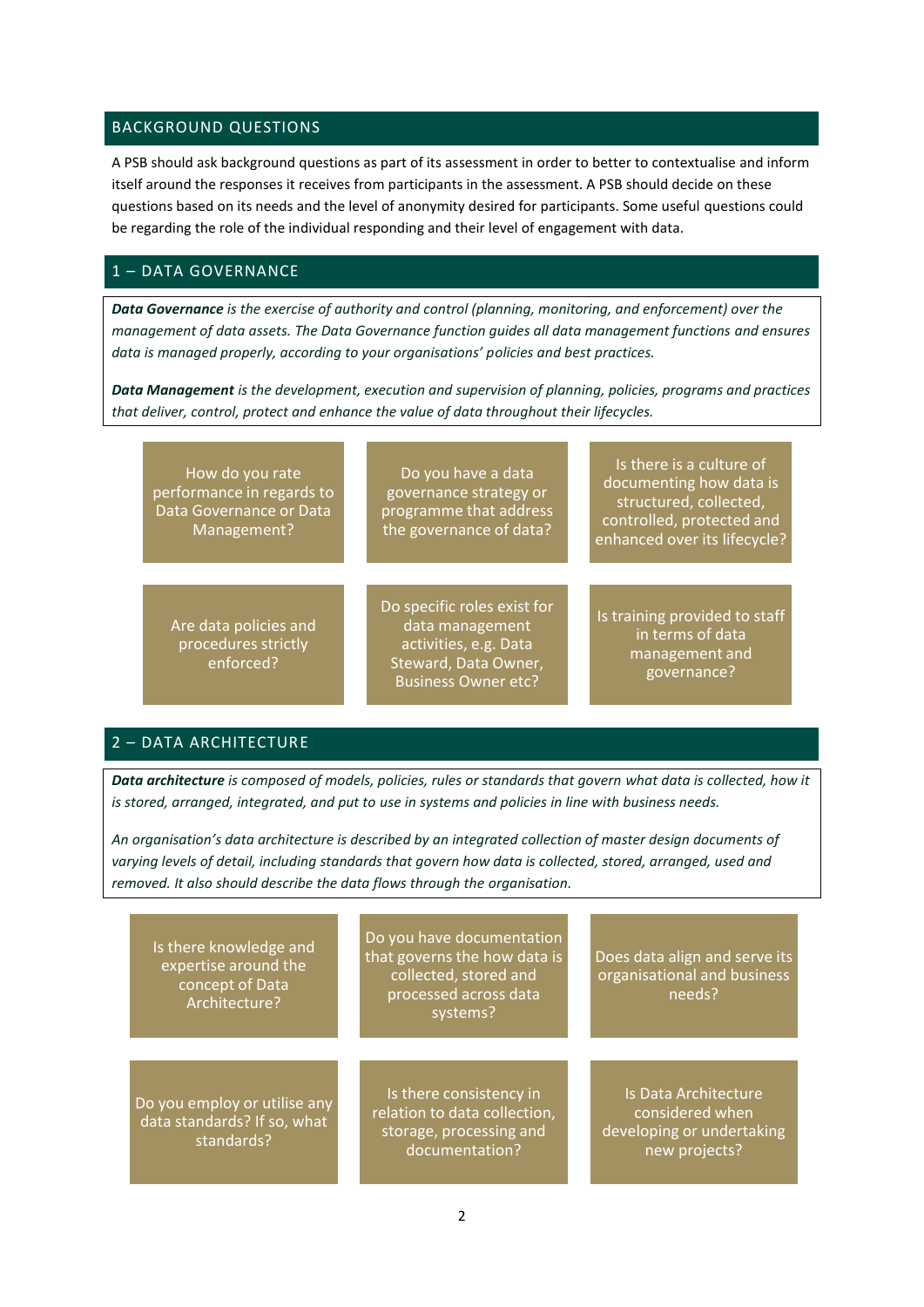## 3 – DATA MODELLING & DESIGN

*Data Modelling – Process of discovering, analysing, representing, and communicating data requirements in a precise form called the data model. The process is iterative and may include a conceptual, logical and physical model. Data models depict and enable an organisation to understand its data assets.*

*Data Modelling and design is a critical component of data management. It enables an organisation to discover and document how its data fits together. The model will cover the relationships and data flows between different data elements, both within an organisation and external to it. Models also document the way data is stored and retrieved.* 

Is data modelling frequently undertaken on data projects?

Are there data models in place that depict and help the understanding of data assets?

Is there a data catalogue or a data map that documents your data assets?

Is the data lifecycle mapped or documented for systems and services?

Is training provided around data modelling and how to model data at a conceptual, logical and physical level?

#### 4 – DATA STORAGE & OPERATIONS

*Data Storage - Includes the design, implementation of data storage in order to maximise the value of data. It focusses on storage activities related to the data lifecycle, from initial implementation of a database environment, through obtaining, backing up and disposal of data. It also includes monitoring and operations in relation to data storage and ensuring databases perform as intended.*

| Does the manner in which<br>data is stored and managed<br>maximise its value? | Is there consistency around<br>data storage?                                                                      | Is there a data storage<br>strategy or roadmap in place<br>that lays out the<br>improvements and<br>developments that should<br>take place around storage? |
|-------------------------------------------------------------------------------|-------------------------------------------------------------------------------------------------------------------|------------------------------------------------------------------------------------------------------------------------------------------------------------|
| Is there a data retention<br>policy in place?                                 | Are there a documented<br>processes, procedures in<br>place for the<br>operation/storage and<br>archival of data? | Is data regularly monitored<br>and backed up, with checks<br>on backups to ensure that<br>they are operational?                                            |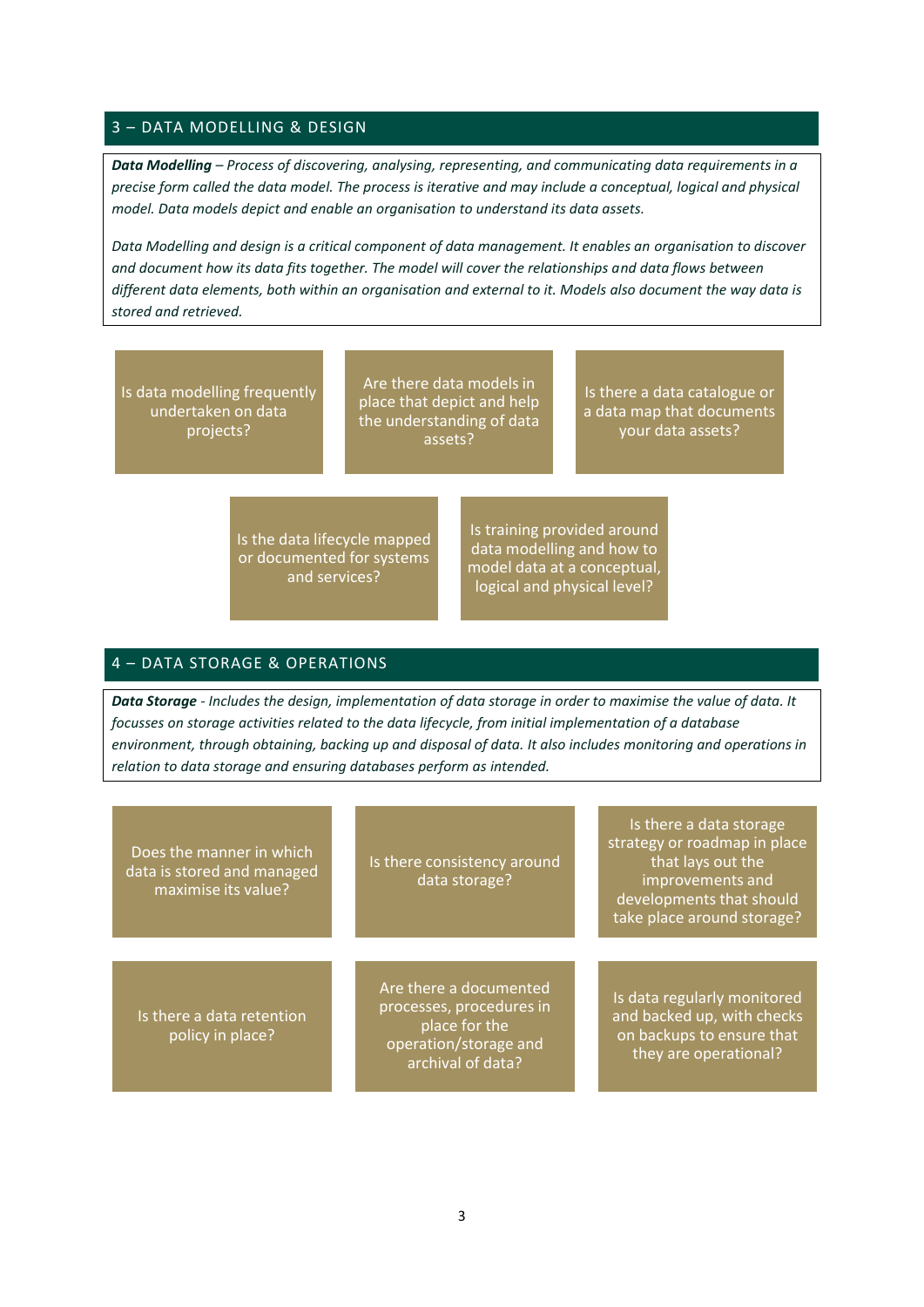# 5 – DATA SECURITY

*Data Security - Planning, development, and execution of security policies and procedures to provide proper authentication, authorisation, access, and auditing of data and information assets. It seeks to ensure that data privacy and confidentiality are maintained, that data is not breached, and that data is accessed appropriately.*

| Are there data security<br>policies, guidelines and<br>standards in place?                                | Is there a strong enough<br>focus on data security with<br>adequate security resources<br>and policies in place? | Is data security regularly<br>reviewed within with<br>security reviews and audits<br>taking place? |
|-----------------------------------------------------------------------------------------------------------|------------------------------------------------------------------------------------------------------------------|----------------------------------------------------------------------------------------------------|
| Is there secure<br>authentication and<br>authorisation systems<br>(login) in place for accessing<br>data? | Is data access by staff<br>logged and audited on a<br>regular basis?                                             | Are data management<br>issues and risks recorded in<br>auditable logs and/or risk<br>registers?    |

# 6 – DATA INTEGRATION & INTEROPERABILITY

*Processes related to the movement and consolidation of data within and between data stores and applications.*

*Data Integration consolidating and combining data residing in different sources into consistent forms, unified views, systems, processes - either physical or virtual.* 

*Data Interoperability is the ability for multiple systems to communicate. These systems may be both internal and external to the organization.*

Is data available for reuse both internally and externally (other PSBs)?

Are there technical and nontechnical policies and procedures in place to provide access to data (and govern such access)?

What methods are used for sharing data both within and outside of the organisation (HTTPS, APIs, Batch File Transfer, SFTP, email, etc.)?

Is metadata, where appropriate, made appropriate available via the Public Service Catalogue?

Are their opportunities to reuse data internally for better outcomes?

Is data, where appropriate, made publicly available as Open Data?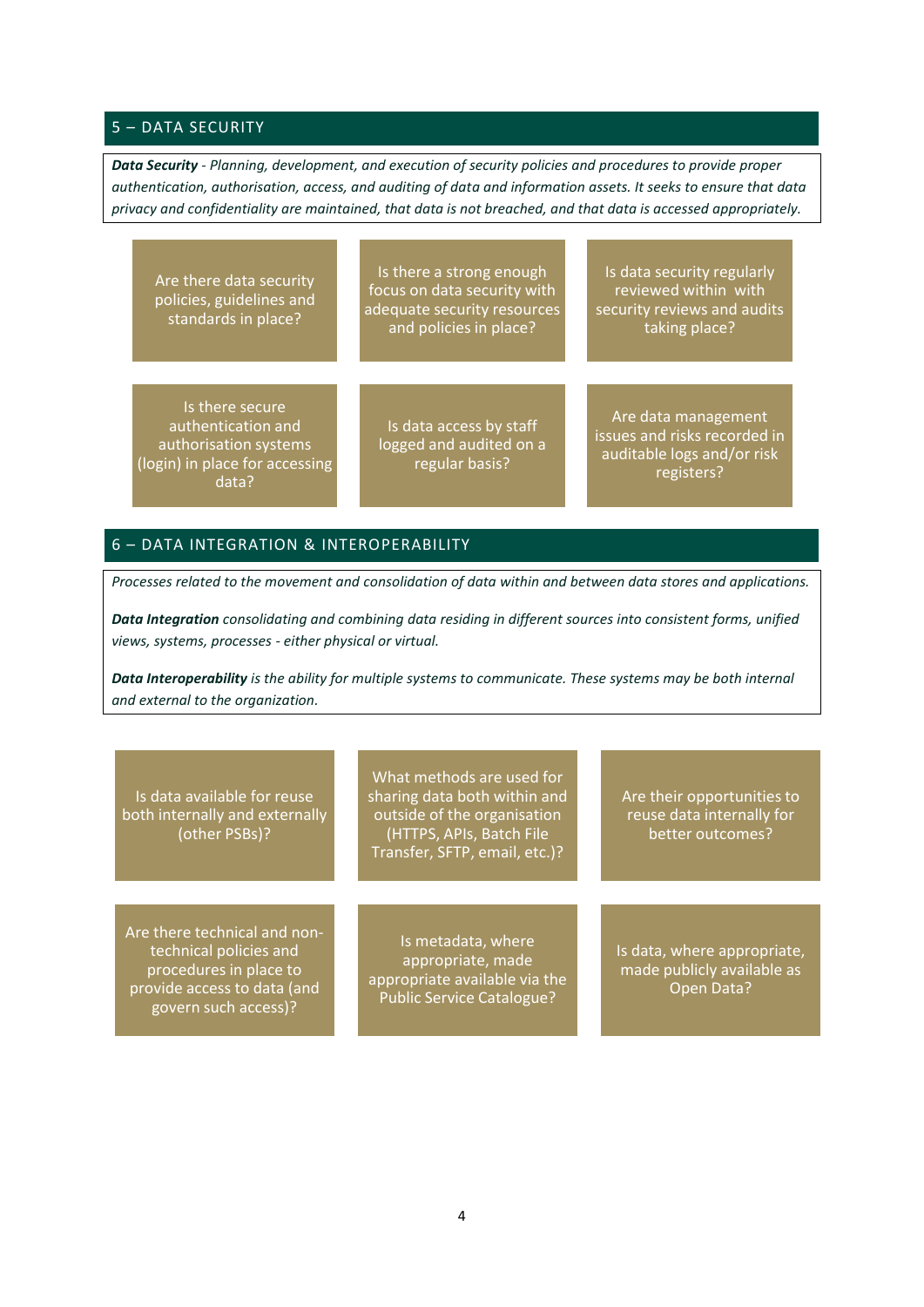#### 7 – DOCUMENT & CONTENT MANAGEMENT

*Document and Content Management - Entails controlling the capture, storage, access, and use of data and information stored outside relational databases. Its focus is on maintaining the integrity of and enabling access to documents and other unstructured or semi-structured information such as word documents, spreadsheets, videos, PDFs, images and the like. It also encompasses facilitating and enabling the sharing and transfer of knowledge across the organisation.*

> Do you apply document and content management consistently to documents (PDF, Word, Excel docs)?

Do you have a standard way of storing and retrieving documents?

Is there policies in place for the classification, retention and archival/deletion of documents?

Is there aqequate knowledge transfer amongst staff through its document and content management?

#### 8 – DATA WAREHOUSING & BUSINESS INTELLIGENCE

*Data Warehouse - Large store of data accumulated from a wide range of sources within an organisation - used to guide management decisions. Data warehousing is a technology that aggregates structured data from one or more sources so that it can be compared and analysed for greater business insight.* 

*Business Intelligence – Type of data analysis aimed at understanding organisational activities and opportunities. Such analysis is then used to make informed decisions and make improvements to business operations. To undertake business intelligence, there is a toolset of technologies that enable querying, data mining, statistical analysis, reporting, scenario modelling, data visualisation and dashboarding.* 

To what extent Is business intelligence and analytics applied?

Are there opportunities to employ business intelligence more broadly?

Is data shared internally with other units or divisions for data warehousing or business intelligence?

Which areas, divisions within your organisation would benefit from the creation of a Data Warehouses?

Do you make use of dashboarding to present upto-date information to business owners and decision makers?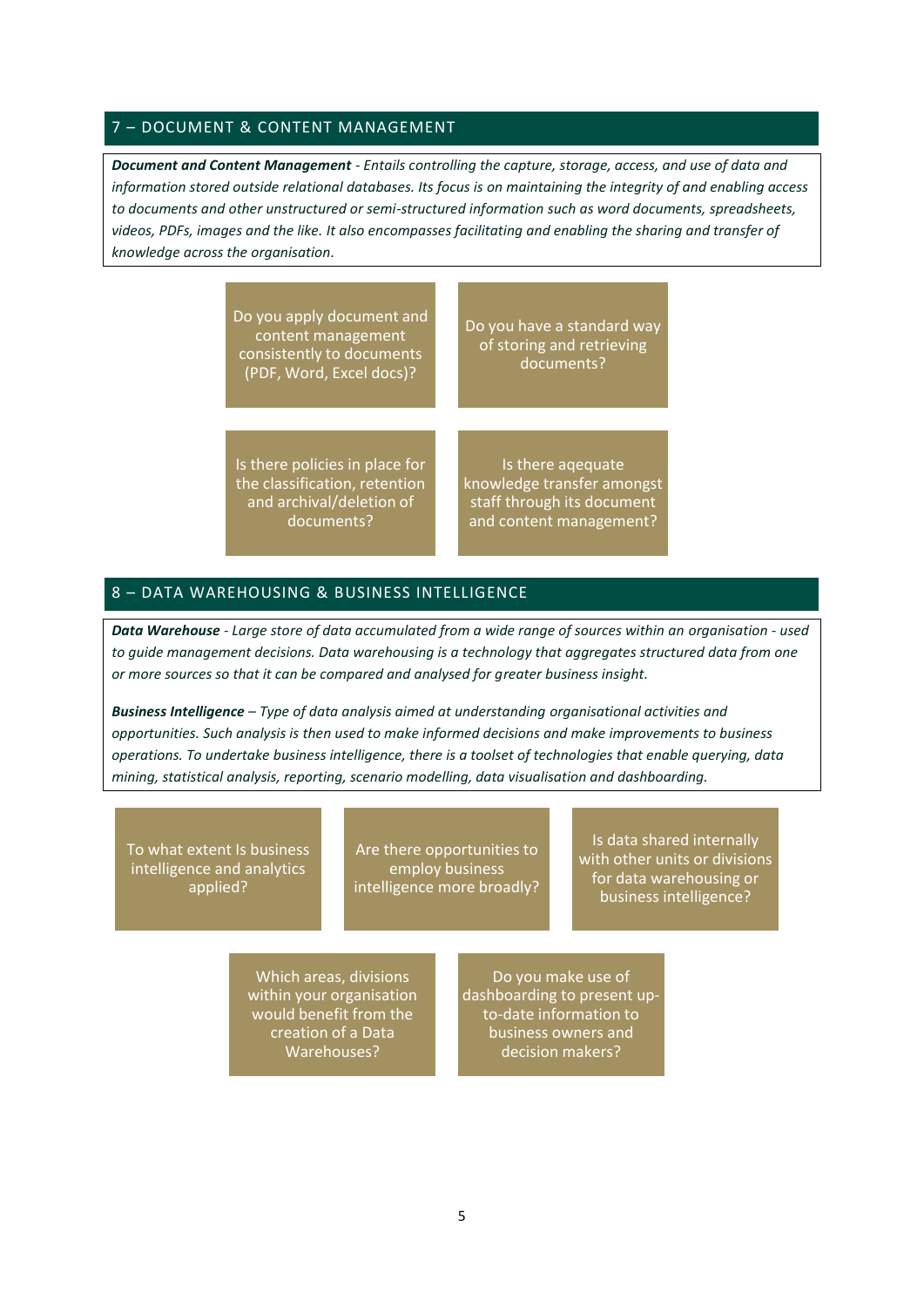#### 9 – METADATA

*Metadata – Information that describes data. It includes information about technical and business processes, data rules and constraints, and logical and physical data structures. It describes the data itself (e.g., databases, data elements, data models), the concepts the data represents (e.g., business processes, application systems, software code, technology infrastructure), and the connections (relationships) between the data and concepts. Simple examples of Metadata include: the label on a can or jar; a library catalogue card with details of a book and in many cases metadata might include a description, attributes, associated dates, allowed values etc.*

What types of metadata are stored and what is their primary purpose?

Do you have a defined processes or standards by which metadata is stored? Does you use metadata to produce reports on data holdings and business operations?

Is there a data catalogue which records data held? Is it documented, and if so, where is this documentation stored?

Is there awareness and access across units in the organisation to metadata held by individual teams?

# 10 – DATA QUALITY

*Data Quality – Data quality is critical to effective data management, enabling an organisation to use its data to achieve strategic goals and for that data's potential reuse in future. Key to these data operations is that the data itself is reliable and trustworthy. Data Quality includes the planning and implementation of quality management techniques to measure, assess, and improve the fitness of data for use within an organisation - to assure it is fit for consumption and meets the needs of data consumers.*

| Do you ensure data quality<br>through consistent<br>processes and standards for<br>data collection and storage? | How are data quality issues<br>identified, tracked,<br>resolved? | Is there a programme in<br>place to improve data<br>quality?                                                             |
|-----------------------------------------------------------------------------------------------------------------|------------------------------------------------------------------|--------------------------------------------------------------------------------------------------------------------------|
| Is there a clear<br>understanding of the<br>acceptable level of quality<br>for data?                            | Are reports produced<br>outlining the level of data<br>quality?  | Are the 6 dimesions of data<br>quality considered<br>(Complete, Accuracate,<br>Consistent, Valid, Unique,<br>Integrity)? |